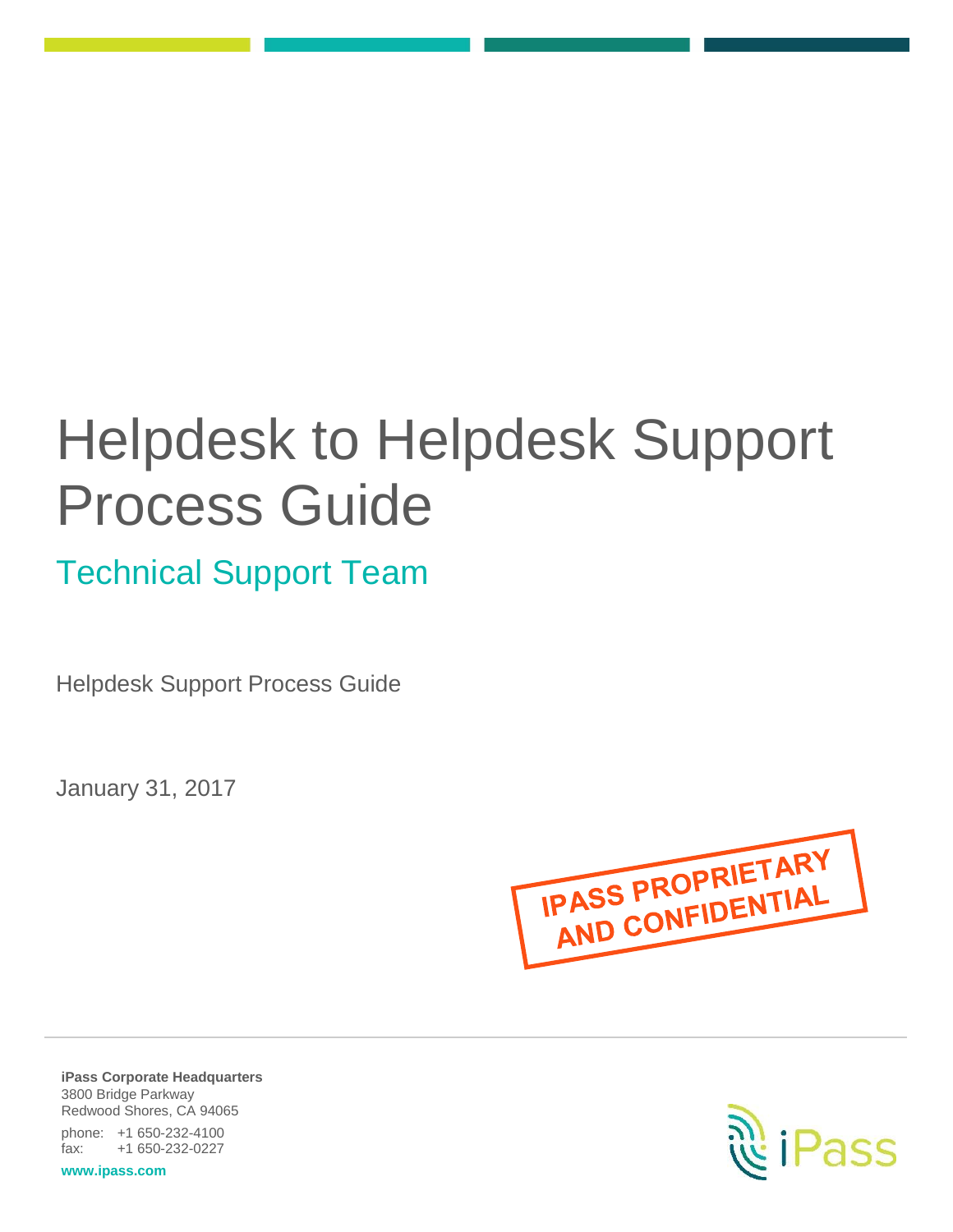# <span id="page-1-0"></span>**Table of Contents**

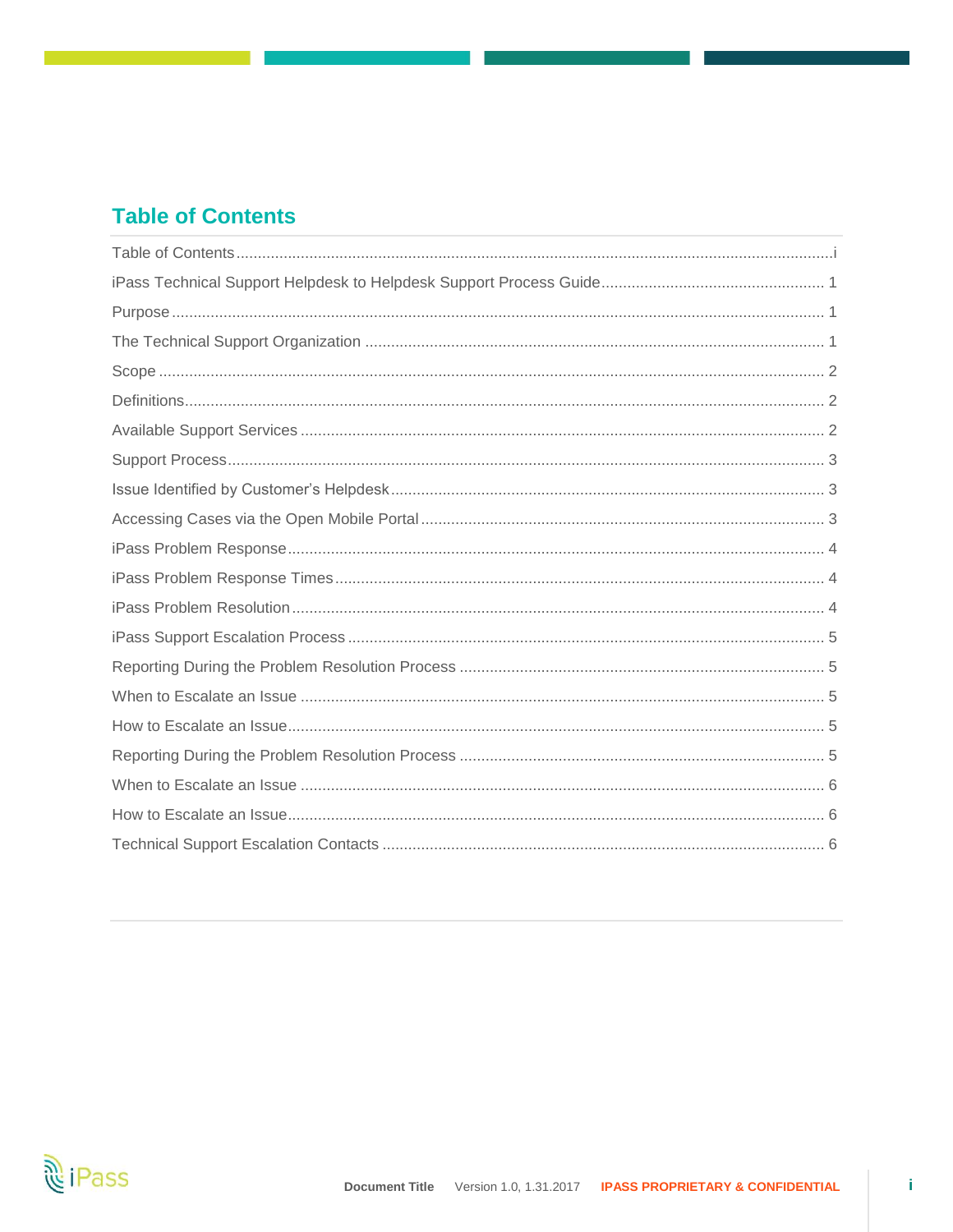# <span id="page-2-0"></span>**iPass Technical Support Helpdesk to Helpdesk Support Process Guide**

Helpdesk Support provided by iPass to your customers.

#### <span id="page-2-1"></span>**Purpose**

The purpose of this document is to explain the process by which technical issues are resolved using commercially reasonable means between a customer Helpdesk and the iPass Global Technical Support Team.

Except when provided in a separate agreement binding iPass, iPass is not bound by this Process Guide, and may under no circumstances be liable for direct or indirect damages arising out of or related to this Support Policy and Procedures document.

iPass may, at any time and without notice, modify the support policy and procedures to reflect market conditions and to better serve its customers.

To reference the latest online version of this document, please visit the Open Mobile Help pages at: [http://help.ipass.com/doku.php?id=suppport.](http://help.ipass.com/doku.php?id=suppport)

# <span id="page-2-2"></span>**The Technical Support Organization**

The Global iPass Technical Support organization provides support worldwide via locations that are strategically and geographically distributed to provide support 24 hours a day, 7 days week, for 365 days of the year through a Follow the Sun support model of agents across the globe.

<span id="page-2-3"></span>A unique instance of an issue or request is tracked with a Case Number. A support Consultant will be the point of contact through the case until a resolution is found, escalating to the other departments as necessary.

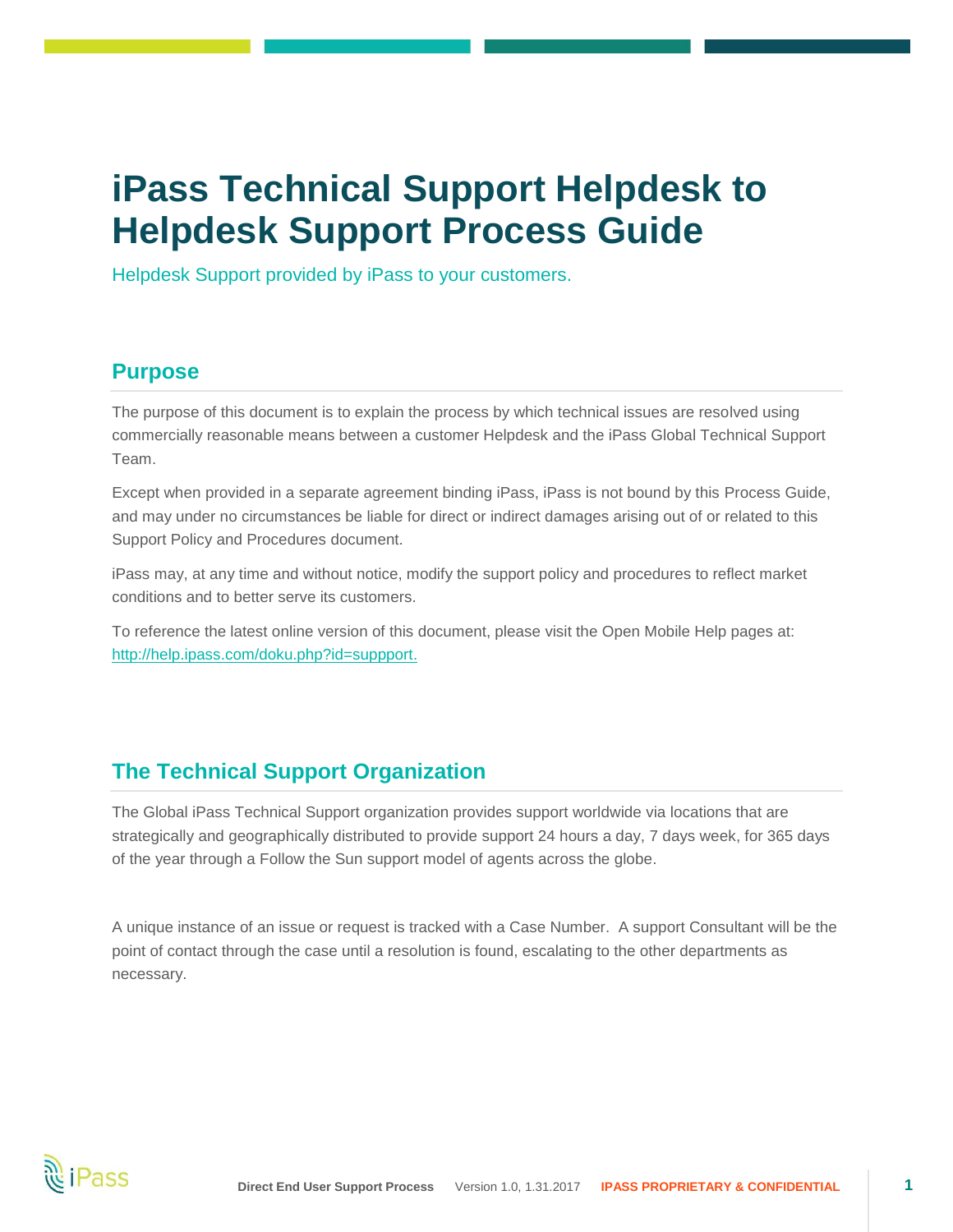#### **Scope**

The scopes of these policies cover all issues that are discovered and reported by the iPass End User Community to the iPass Global Customer Consulting team.

#### <span id="page-3-0"></span>**Definitions**

Support cases have the following classifications:

**Severity 1 (High):** iPass Hosted Authentication Infrastructure, or Customer RoamServer down, or other problems that prevent ALL customer's users from connecting.

Also includes issues regarding Hosted User Services, and blocking of restricted access countries.

**Severity 2 (Medium):** User community is experiencing difficulty connecting to one or more remote Access Points. This also includes:

Hosted Authentication or RoamServer configuration requests.

User community is experiencing difficulty deploying the Open Mobile software.

Problems with daily Call Detail Records and problems that relate to the content of the iPass Open Mobile Portal, or the customer's ability to access it.

**Severity 3 (Low):** Problems that affect a limited number of user community or any question or service request.

## <span id="page-3-1"></span>**Available Support Services**

iPass provides Helpdesk to Helpdesk support through the Open Mobile Portal, meaning that the customer in this model is primarily responsible for end-user support and interaction, unless actively promoting Direct End User Support through iPass. In the case where the customer is supported by an iPass Partner, all issues must first be escalated to the partner's support team.

If after using the iPass Open Mobile Help pages (help.ipass.com) and following the Tier 1 Customer Support Training the Tier 1 or Partner Helpdesk is not able to resolve the issue, then the Tier 1 or partner Helpdesk should contact the iPass Technical Support Helpdesk via a web-based support case, raised through the iPass Open Mobile portal.

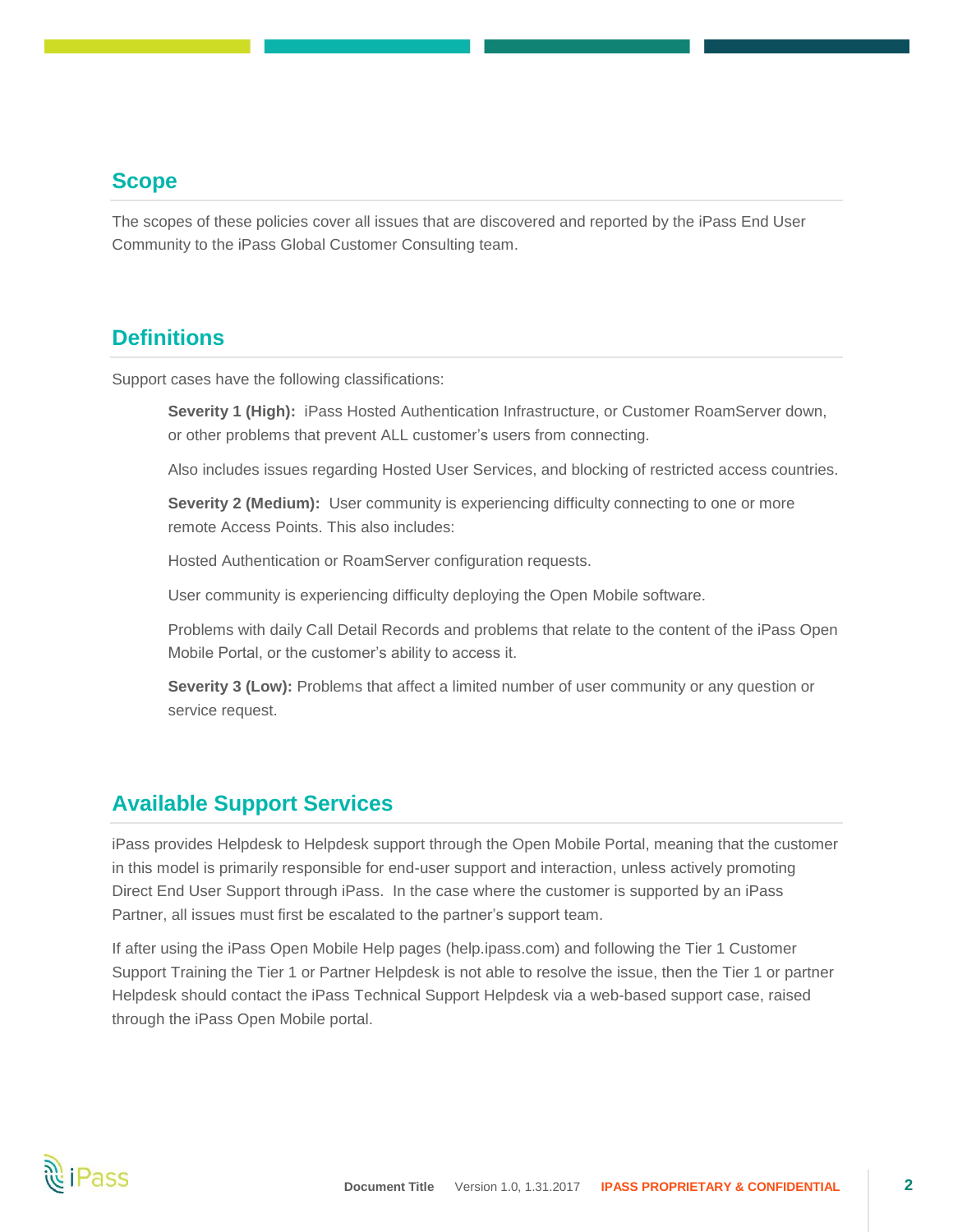# <span id="page-4-0"></span>**Support Process**

# <span id="page-4-1"></span>**Issue Identified by Customer's Helpdesk**

When an issue is identified by the customer, their Helpdesk should:

Follow the troubleshooting guide and review information in the iPass Online Reference (help.ipass.com) and determine if internal resources can resolve the issue.

If internal resources cannot resolve the issue, then the customer or partner helpdesk will contact the iPass Technical Support team via the Open Mobile Portal.

For **Severity 1** issues, a web-based support case should be opened followed by a phone call to iPass on one of the following numbers:

| Location | <b>Phone Number</b> |            |
|----------|---------------------|------------|
| US       | +1 877-464-7277     | (Tollfree) |
|          | +1 650-232-4300     |            |
| UK       | 0800 587 2440       | (Tollfree) |
|          | +44 20 7010 8344    |            |

**Please note that in order to safeguard our customers against unauthorized service activity iPass requires that callers authenticate their credentials via the web-based support system prior to any action by iPass Technical Support.**

**All configuration change requests MUST be in writing**.

<span id="page-4-2"></span>Severity 1 cases will be handled first and all other levels will be placed in queue to be handled in order of receipt by severity.

#### **Accessing Cases via the Open Mobile Portal**

To open a case:

Access the Portal via url: https://openmobile.ipass.com

Enter your username and password and click login.

Access is available on the Dashboard tab.

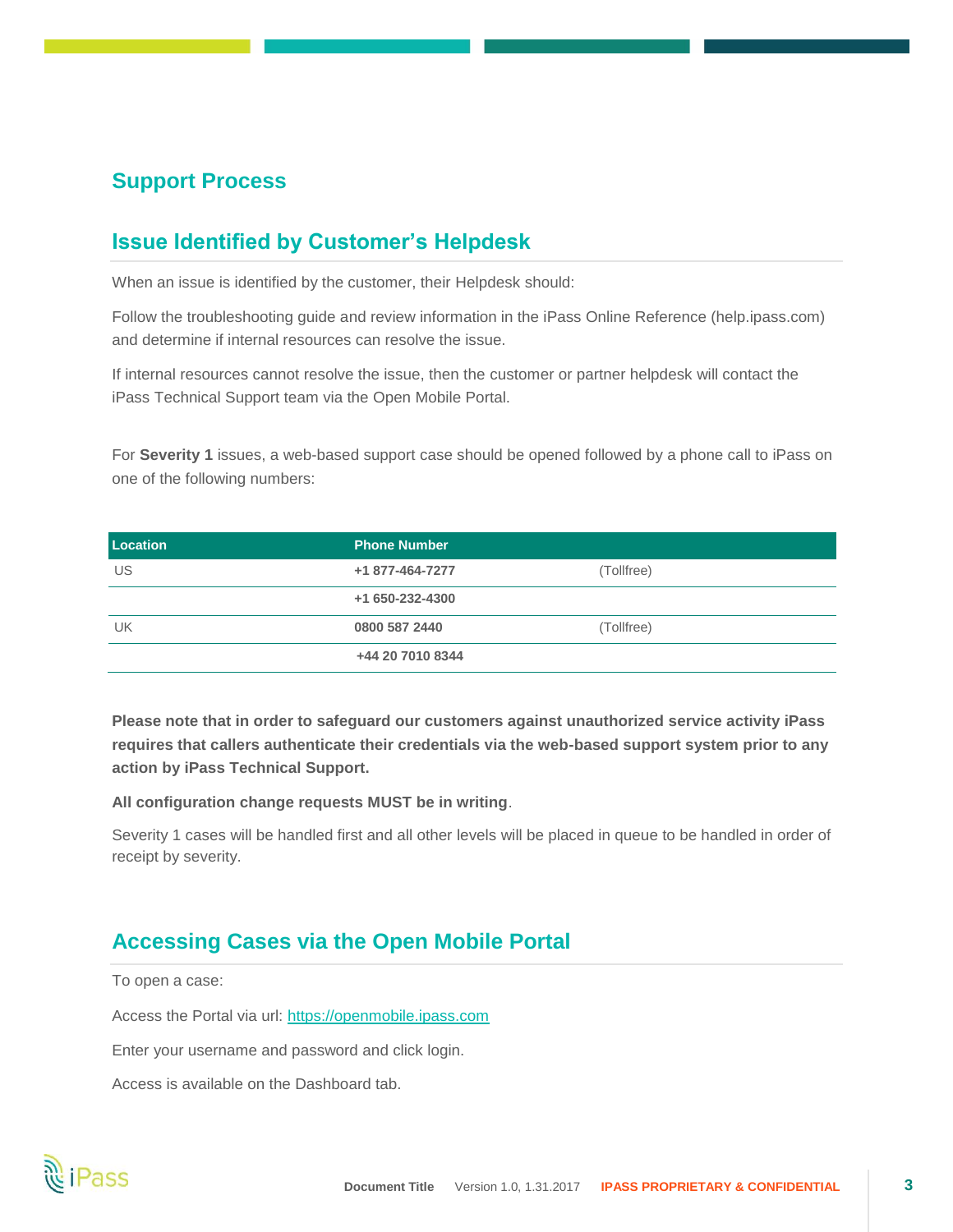Click on the "Manage Tickets" link.

On the "Cases" tab select the "Create New Case" button or dropdown link.

<span id="page-5-0"></span>Enter the appropriate information as required.

#### **iPass Problem Response**

All support cases are reviewed upon receipt as follows:

iPass Technical Support is available 24 x 7 x 365 days a year.

iPass makes every effort to ensure that all Severity 1 phone inquiries are answered with a live response. Therefore, if all technicians are unavailable, it may be necessary to leave a message with a live operator at the iPass Technical Support Answering Service. The dispatch service will then notify iPass Technical Support team of the message and the next available technician on-duty will respond.

While actual response times may vary, all requests for support are prioritized based on customer impact, then worked in the order of receipt.

To ensure that severe problems receive highest priority, iPass may modify a case submitted as Severity 1 issue if it clearly does not meet the criteria for Severity 1.

#### <span id="page-5-1"></span>**iPass Problem Response Times**

**Severity 1 - Targeted Response Time**: Issues will receive a response from iPass within fifteen (15) minutes (1 hour on weekends and local public holidays) after submitting a Severity One support case followed by a phone call to iPass. Please note Severity One issues reported via a support case only will be responded to within 1 hour.

**Severity 2 - Targeted Response Time:** Issues will receive a response from iPass within 8 hours of receipt of the request.

**Severity 3 - Targeted Response Time:** Issues will receive a response from iPass within 12 hours of receipt of the request.

#### <span id="page-5-2"></span>**iPass Problem Resolution**

For all issues, the iPass Technical Support Representative will work with the customer or partner helpdesk to define the issue and outline an appropriate plan for resolution.

Resolution of complex problems may require extensive periods of time for research and investigation.

<span id="page-5-3"></span>If the iPass Technical Support needs to work directly with another party to resolve a problem the engagement will be coordinated in advance with the customer or partner helpdesk.

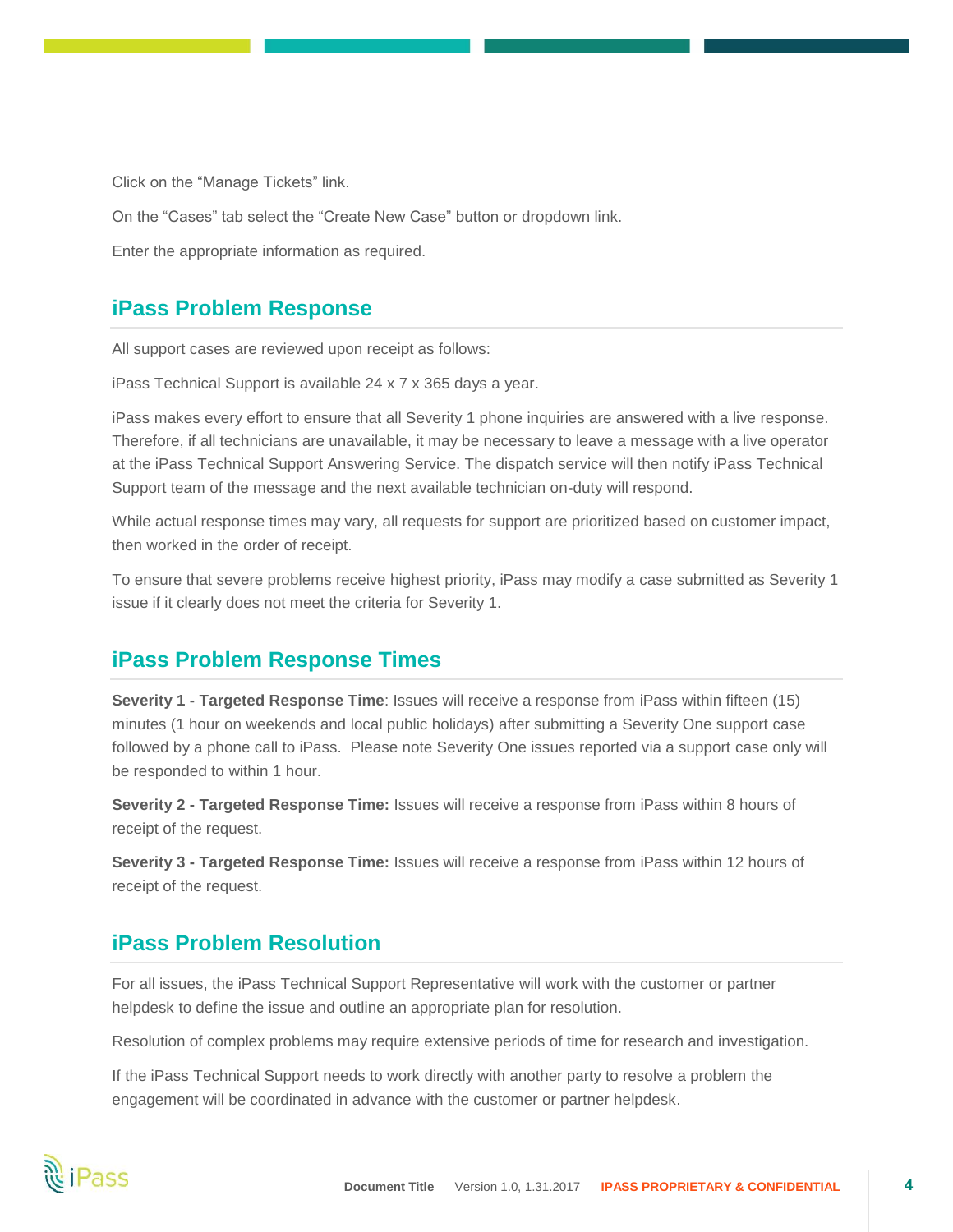## **iPass Support Escalation Process**

#### <span id="page-6-0"></span>**Reporting During the Problem Resolution Process**

iPass will make reasonable efforts to keep the customer or partner Helpdesk informed of the latest status on any Severity 1 issues submitted at agreed intervals as necessary.

In the event that the customer or partner helpdesk requires more frequent updates, then these will be discussed and mutually agreed upon and will depend on the severity and complexity of the problem.

#### <span id="page-6-1"></span>**When to Escalate an Issue**

If the iPass Representative and the customer or partner helpdesk cannot agree on an action plan to resolve an issue (Severity 1, 2 or 3), then the iPass Technical Support Representative and the customer or partner helpdesk are encouraged to escalate the issue to the Manager of Technical Support or the Escalation Contact in the respective time zone (see Escalations Contacts below.)

If the customer or partner helpdesk and the Manager of Technical Support/Escalation Contact cannot agree on a course of action, they may escalate to the iPass Director of Technical Support.

#### <span id="page-6-2"></span>**How to Escalate an Issue**

All escalations should be in writing or by phone followed up with a summary from the customer or partner helpdesk.

Written documentation should detail the original case number(s), the issue description and progress to date. It should also include impact to the customer and reason for the escalation. The Manager of Technical Support will respond upon receipt to any escalations.

#### <span id="page-6-3"></span>**Reporting During the Problem Resolution Process**

If the iPass Representative and the user cannot agree on an action plan to resolve an issue, and the customer internal helpdesk is also included in problem resolution, then the iPass Technical Support Representative and the customer or partner helpdesk are encouraged to escalate the issue to the Manager of Technical Support or the Escalation Contact in the respective time zone (see Escalations Contacts below.)

If the customer or partner helpdesk and the Escalation Contact cannot agree on a course of action, they may escalate to the iPass Director of Technical Support.